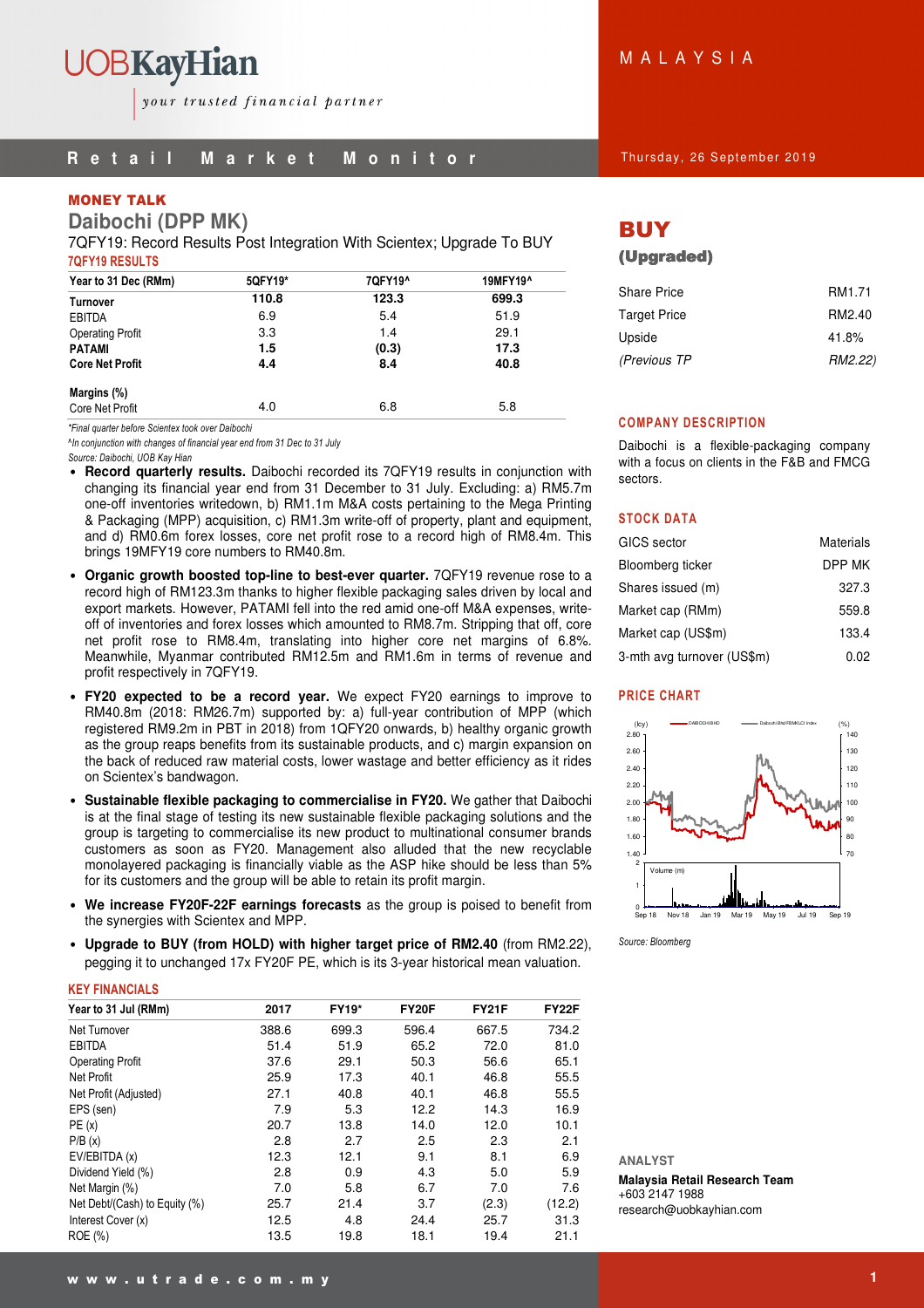

your trusted financial partner

# M A L A Y S I A

**26 September 2019** 

|                      | Retail Market Monitor |                                  |              | Thursday, |
|----------------------|-----------------------|----------------------------------|--------------|-----------|
| Consensus Net Profit | ۰                     | 37.2<br>$\overline{\phantom{a}}$ | 39.4<br>n.a. |           |
| UOBKH/Consensus (x)  | ۰.                    | -                                | n.a.         |           |

Source: Daibochi, Bloomberg, UOB Kay Hian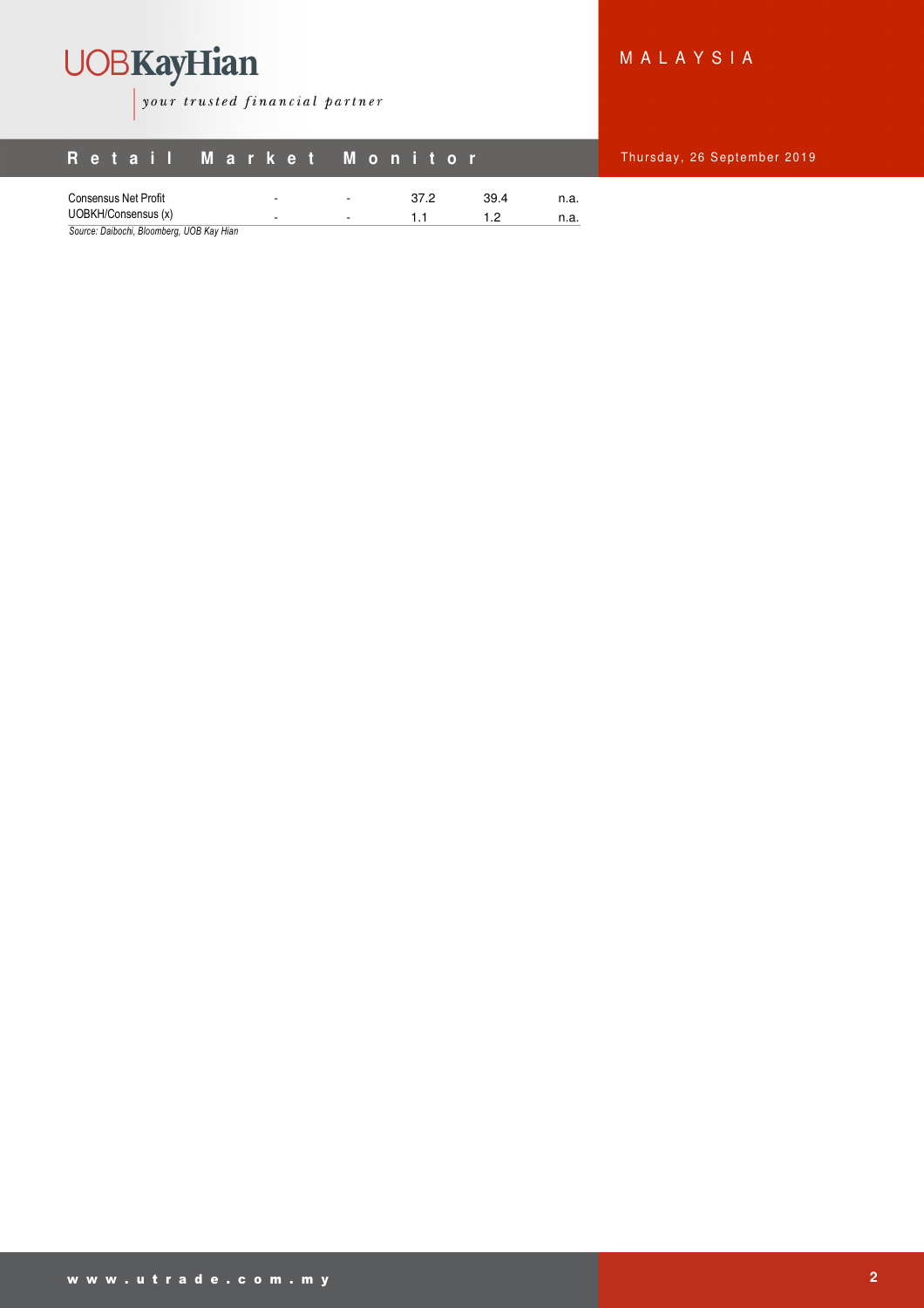# UOBKayHian your trusted financial partner

# **R** e t a i l M a r k e t M o n i t o r and thursday, 26 September 2019

M A L A Y S I A

## **Bloomberg Consensus**

| Recommendation             |                | Buy   | Sell                                                                | Hold    | <b>Valuation Ratios</b>       |             | 12/17                    | 12/18          | 12/19E | 12/20E      |
|----------------------------|----------------|-------|---------------------------------------------------------------------|---------|-------------------------------|-------------|--------------------------|----------------|--------|-------------|
| 26/9/2019                  |                | 0%    | $0\%$                                                               | 100%    | P/E                           |             | 28.9                     | 34.8           | 20.1   | 17.8        |
| <b>Target Price</b>        |                |       |                                                                     | 1.44    | EV/EBIT                       |             | 21.9                     | 26.1           |        |             |
| Upside                     |                |       |                                                                     | $-16%$  | EV/EBITDA                     |             | 16.0                     | 16.3           | 9.1    | 7.9         |
|                            |                |       |                                                                     |         | P/S                           |             | 1.9                      | 1.2            | 0.8    | 0.9         |
| <b>Income Statement</b>    | 12/17          | 12/18 | 12/19E                                                              | 12/20E  | P/B                           |             | 3.7                      | 2.7            | 2.9    | 2.7         |
| Revenue                    | 389            | 431   | 690                                                                 | 621     | Div Yield (%)                 |             | 1.5%                     | 2.1%           | 1.8%   | 2.1%        |
| Gross Income               |                |       | 53                                                                  | 52      |                               |             |                          |                |        |             |
| Operating Income           | 38             | 23    |                                                                     |         | <b>Profitability Ratios %</b> |             | 12/17                    | 12/18          | 12/19E | 12/20E      |
| Pretax Income              | 36             | 21    | 35                                                                  | 43      | Gross Margin                  |             | $\overline{\phantom{a}}$ | $\overline{a}$ | 7.7    | 8.3         |
| Net Income Adjusted        | 26             | 15    | 29                                                                  | 33      | <b>EBITDA Margin</b>          |             | 13.2                     | 8.7            | 10.1   | 13.0        |
| EPS Adjusted (RM)          | 0.08           | 0.05  | 0.09                                                                | 0.10    | Operating Margin              |             | 9.7                      | 5.4            |        |             |
| Dividends Per Share (RM)   | 0.03           | 0.03  | 0.03                                                                | 0.04    | Profit Margin                 |             | 6.7                      | 3.5            | 4.2    | 5.3         |
| Payout Ratio (%)           | 41             | 72    | 35                                                                  | 38      | Return on Assets              |             | 7.7                      | 4.2            | 12.8   | 13.0        |
| <b>EBITDA</b>              | 51             | 37    | 69                                                                  | 81      | Return on Equity              |             | 13.3                     | 7.6            | 17.3   | 18.8        |
| <b>Peer Comparison</b>     | <b>Ticker</b>  |       | --PE-----------<br><b>Market</b><br><b>Share Price</b><br>--------- |         | P/B----------                 |             | Yield                    |                |        |             |
|                            |                |       | 25 Sep 19                                                           | Cap     | <b>FY18</b>                   | <b>FY19</b> | <b>FY18</b>              | <b>FY19</b>    |        | <b>FY19</b> |
|                            |                |       | (RM)                                                                | (US\$)  | (x)                           | (x)         | (x)                      | (x)            |        | (%)         |
| Tomypak Holdings           | <b>TOMY MK</b> |       | 0.48                                                                | 47.9    | n.a.                          | n.a.        | 1.0                      |                | 1.3    | 0.2         |
| Scientex                   | <b>SCI MK</b>  |       | 8.63                                                                | 1,060.1 | 14.4                          | 14.2        | 2.4                      |                | 1.9    | 2.4         |
| <b>BP Plastics Holding</b> | <b>BPP MK</b>  |       | 0.98                                                                | 43.8    | 8.6                           | n.a.        | 1.0                      | n.a.           |        | n.a.        |
| Thong Guan Industries      | <b>TGI MK</b>  |       | 2.57                                                                | 108.5   | 7.7                           | 9.5         | 0.7                      |                | 0.9    | 3.2         |
| <b>SCGM</b>                | <b>SCGM MK</b> |       | 1.07                                                                | 48.9    | 11.8                          | n.a.        | 1.2                      |                | 1.3    | 1.4         |
| <b>SLP Resources</b>       | <b>SLPR MK</b> |       | 1.41                                                                | 106.5   | 17.6                          | 17.8        | 2.5                      | 2.3            |        | 3.1         |
| Average                    |                |       |                                                                     |         | 12.0                          | 13.9        | 1.5                      |                | 1.5    | 2.1         |
| Daibochi                   | DPP MK         |       | 1.71                                                                | 133.4   | 13.8                          | 14.0        | 2.7                      |                | 2.5    | 4.3         |

# **Technical View**



# **Daibochi (DPP MK)**

Technical SELL with -8.8% potential downside

Last price : RM1.71

Target price : RM1.61, RM1.56

Resistance: RM1.85

Stop-loss : RM1.86

**SELL with a target price of RM1.56 and stop-loss at RM1.86. Based on the daily chart, DPP has continued to form lower highs and lower lows, which indicate a downtrend. This is supported by the downtick in the RSI and bearish crossover in the DMI. We expect DPP to continue the downward movement to the previous low of RM1.55 in the near term.** 

**Expected Timeframe: 2 to 3 weeks**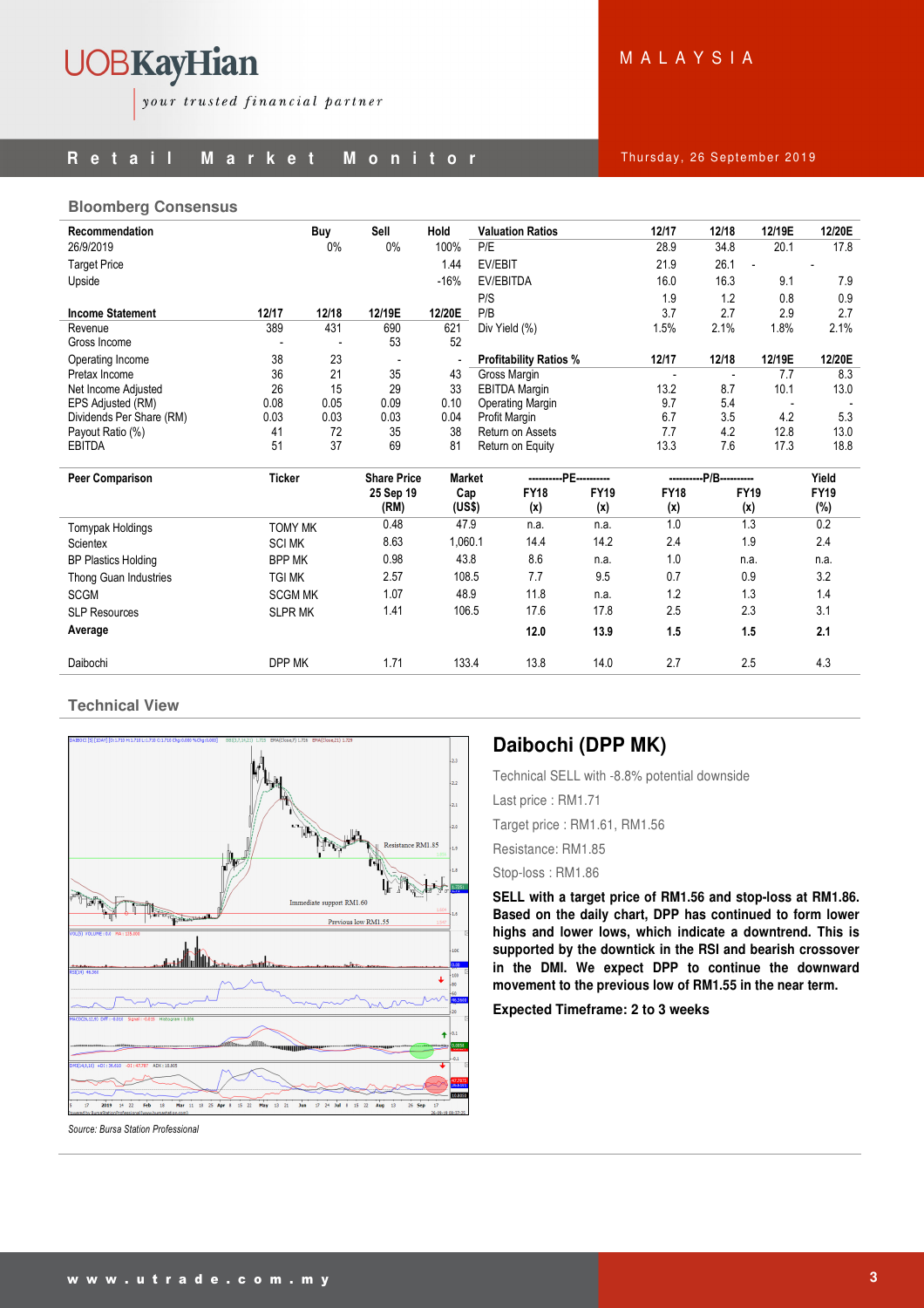

# **R** e t a i l M a r k e t M o n i t o r Thursday, 26 September 2019

# Disclosures/Disclaimers

This report is prepared by UOB Kay Hian Securities (M) Sdn. Bhd. ("UOBKHM") which is a licensed corporation providing investment advisory services in Malaysia.

This report is provided for information only and is not an offer or a solicitation to deal in securities or to enter into any legal relations, nor an advice or a recommendation with respect to such securities.

**This report is prepared for general circulation.** It does not have regard to the specific investment objectives, financial situation and the particular needs of any recipient hereof. Advice should be sought from a financial adviser regarding the suitability of the investment product, taking into account the specific investment objectives, financial situation or particular needs of any person in receipt of the recommendation, before the person makes a commitment to purchase the investment product.

This report is confidential. This report may not be published, circulated, reproduced or distributed in whole or in part by any recipient of this report to any other person without the prior written consent of UOBKHM. This report is not directed to or intended for distribution to or use by any person or any entity who is a citizen or resident of or located in any locality, state, country or any other jurisdiction as UOBKHM may determine in its absolute discretion, where the distribution, publication, availability or use of this report would be contrary to applicable law or would subject UOBKHM and its associated persons (as defined in the Capital Market Services Act 2007) to any registration, licensing or other requirements within such jurisdiction.

The information or views in the report ("Information") has been obtained or derived from sources believed by UOBKHM to be reliable. However, UOBKHM makes no representation as to the accuracy or completeness of such sources or the Information and UOBKHM accepts no liability whatsoever for any loss or damage arising from the use of or reliance on the Information. UOBKHM and its associate may have issued other reports expressing views different from the Information and all views expressed in all reports of UOBKHM and its connected persons are subject to change without notice. UOBKHM reserves the right to act upon or use the Information at any time, including before its publication herein.

Except as otherwise indicated below, (1) UOBKHM, its associated persons and its officers, employees and representatives may, to the extent permitted by law, transact with, perform or provide broking, underwriting, corporate finance-related or other services for or solicit business from, the subject corporation(s) referred to in this report; (2) UOBKHM, its associated persons and its officers, employees and representatives may also, to the extent permitted by law, transact with, perform or provide broking or other services for or solicit business from, other persons in respect of dealings in the securities referred to in this report or other investments related thereto; (3) the officers, employees and representatives of UOBKHM may also serve on the board of directors or in trustee positions with the subject corporation(s) referred to in this report. (All of the foregoing is hereafter referred to as the "Subject Business"); and (4) UOBKHM may otherwise have an interest (including a proprietary interest) in the subject corporation(s) referred to in this report.

As of the date of this report, no analyst responsible for any of the content in this report has any proprietary position or material interest in the securities of the corporation(s) which are referred to in the content they respectively author or are otherwise responsible for.

## **IMPORTANT DISCLOSURES FOR U.S. PERSONS**

This research report is prepared by UOBKHM, a company authorized, as noted above, to engage in investment advisory in Malaysia. UOBKHM is not a registered broker-dealer in the United States and, therefore, is not subject to U.S. rules regarding the preparation of research reports and the independence of research analysts. This research report is provided for distribution by UOBKHM (whether directly or through its US registered broker dealer affiliate named below) to "major U.S. institutional investors" in reliance on the exemption from registration provided by Rule 15a-6 of the U.S. Securities Exchange Act of 1934, as amended (the "Exchange Act"). All US persons that receive this document by way of distribution from or which they regard as being from UOBKHM by their acceptance thereof represent and agree that they are a major institutional investor and understand the risks involved in executing transactions in securities.

Any U.S. recipient of this research report wishing to effect any transaction to buy or sell securities or related financial instruments based on the information provided in this research report should do so only through UOB Kay Hian (U.S.) Inc ("UOBKHUS"), a registered broker-dealer in the United States. Under no circumstances should any recipient of this research report effect any transaction to buy or sell securities or related financial instruments through UOBKHM.

UOBKHUS accepts responsibility for the contents of this research report, subject to the terms set out below, to the extent that it is delivered to and intended to be received by a U.S. person other than a major U.S. institutional investor.

The analyst whose name appears in this research report is not registered or qualified as a research analyst with the Financial Industry Regulatory Authority ("FINRA") and may not be an associated person of UOBKHUS and, therefore, may not be subject to applicable restrictions under FINRA Rules on communications with a subject company, public appearances and trading securities held by a research analyst account.

M A L A Y S I A